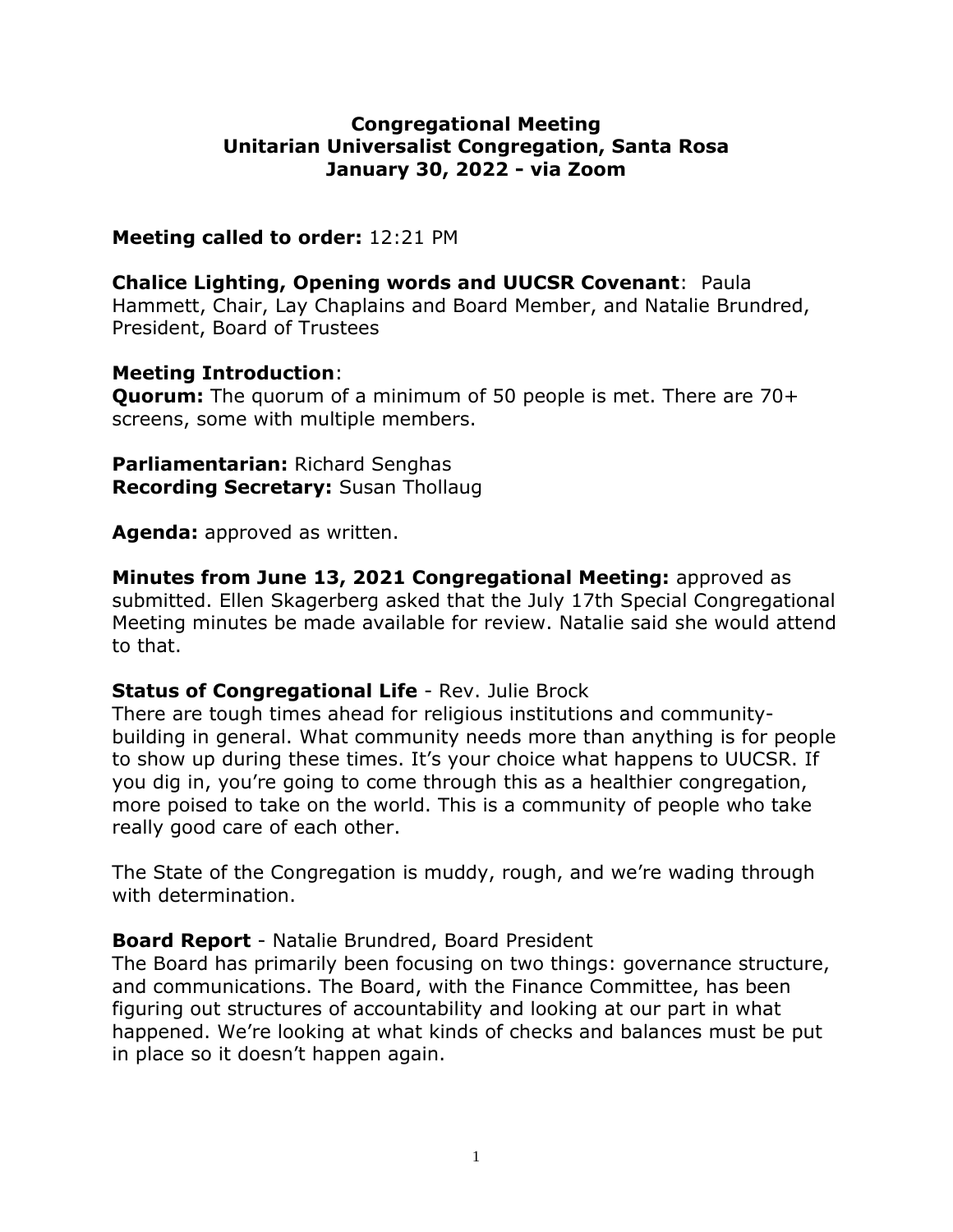Governance: We have been exploring a model called "Policy-Based Governance". We're studying the model itself, looking at other congregations, and consulting with one in DuPage, Illinois. The Board will seek your input this spring.

Communications: The Board is also looking at how we provide information and foster communication within the Congregation, including the website, newsletter, Focus list, and more. You'll be asked to fill out a survey.

## **Religious Education Update** - Era Capone, RE Director

Participation is up to 20+ kids in the morning groups alone, with even more coming to middle school and Dungeon & Dragon groups.

The kids are moving into a curriculum for 2nd - 5th grades that's focused on UU core values. Our pre-K through 1st graders are exploring our 7th Principle. Our middle-schoolers are beginning to look at their service project, and they've been going to places around the Bay Area with other North Bay youth. We plan to host "Chalice Camp," which will be open to kids from all across Sonoma County.

# **Transition Team (TT) Report** - Rev. Bev Spears, Chair

The Transitions Team is a group of congregants that helps guide and facilitate the process of preparing for the next settled minister, in support of the interim minister and congregation.The team initially had three parents, three people who'd been long-time members, and three who are newer to the Congregation.

The members are: Robert Howseman, Gretchen Vap, Carol Kramer, Caroline Hobbs, Greg Ervice, Judy Ervice. Rev. Bev Spears is chair. Two parents had to leave the team, but we hope to replace them with two more parents.

#### To note:

The interim minister is not the one who does the work of making a healthy transition; it's the Congregation's responsibility.

The TT is not the Search Team. When the Search Team begins its work, the TT will disband. One or two members may go on to the Search Team.

The TT will assist the Congregation in looking at our history, honoring it and looking at issues/concerns. It will also look at the present: what are the strengths and what needs attention? Ultimately, this is about discovering a new identity.

Right now, the TT is concerned about the stability of governance systems of UUCSR. A successful transition demands a certain amount of stability in the structure.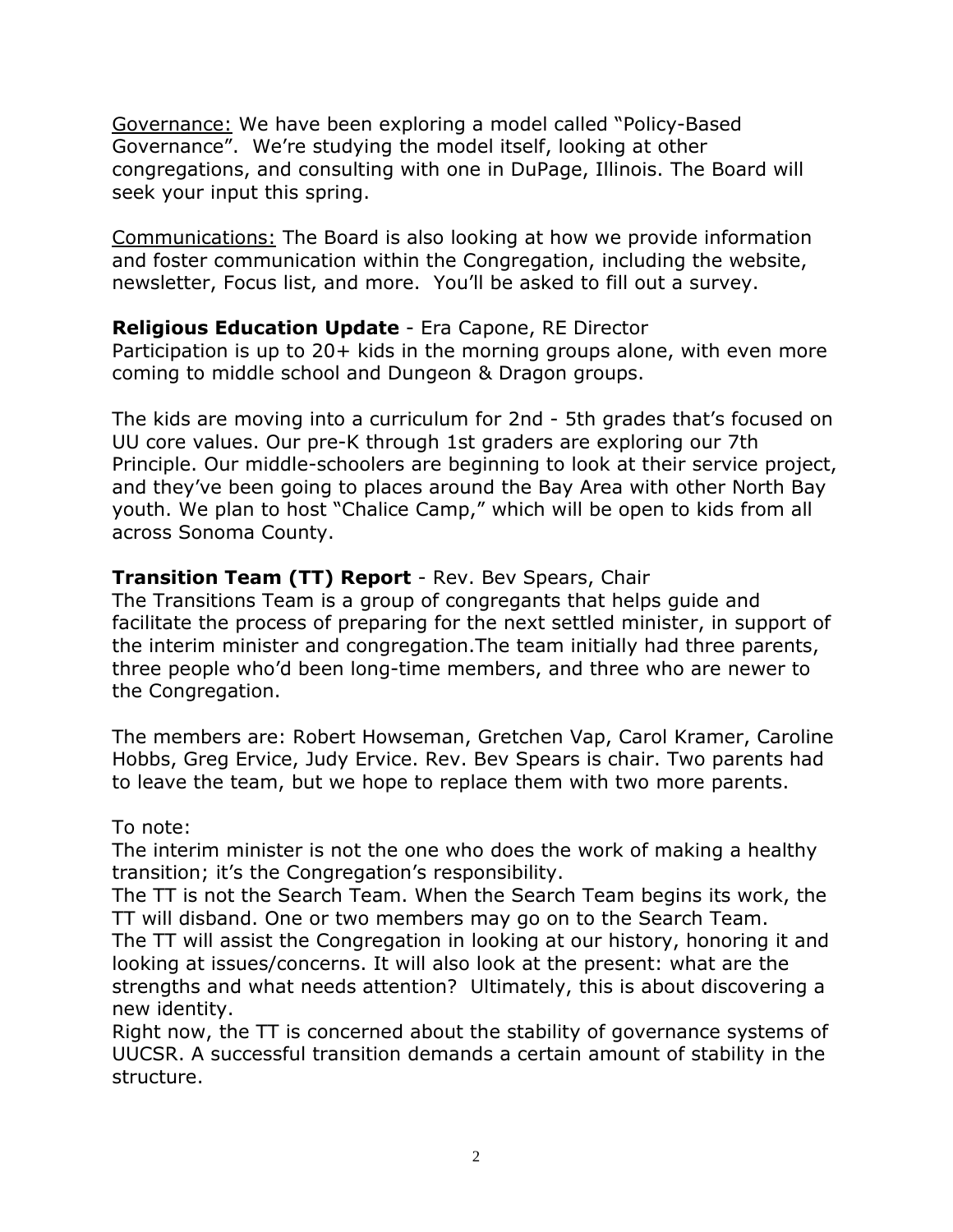What the TT will concentrate on is still being determined by the Board and working groups of the Board, and the Minister at this time. To start, we need a basic organizational chart that shows who can make decisions, to whom they're accountable, and where communication needs to happen.

**Appreciations** - Cathie Wiese and Natalie Brundred, Board of Trustees We have a small army of folks who deserve our deepest thanks for what they've offered in service to our Congregation. So, we are lifting up the names of many dedicated folks who've given so much.

Folks who kept our Office running between office administrators: Larissa Greco, Karen Aguiar, Lee Lipinski, Kirsten Olney, and Cassandra Lista.

The Building and Grounds Team, which has kept the building functioning and in good condition through the pandemic, recently without a sexton. Pam Tennant, Kirsten Olney, Fred Brewer, Jim Wolf, John Jaffray. Also, Pam Tennant, Katie Trieller, and Jami Kerr took on cleaning the entire church for Christmas Eve services.

For her many behind-the-scenes contributions: Margaret Bragger-Coston. For the work of the Glaser Center Committee: Jan Hess. For the leadership of COSM during this challenging time: Maria Praetzellis. For providing health guidance through the pandemic: the Health Advisory Team: Gretchen Vap, Veronica Jordan, Fred Brewer, Susan Bartholome, and Susan Thollaug.

For her organization of our ushers and greeters and for her unfailingly cheerful smiles and hugs: Jami Kerr. For keeping our worship services so inspiring: Worship Associate Chair Judy Withee, and Rev. Bev Spears for sharing her gifts of insight and leadership.

For keeping our music program going: Roger Corman, Alan Bell, Sally and Randy Jones, John Ray, and Robin Rogers. For their tireless efforts at the difficult work of keeping our Congregation fiscally responsible: Joe Como, Mike McGirr, Jane DeYoung, Michael Randolph, Linda Balabanian, and Kirsten Olney. For technical support for audio and zooming our services: Daniel Read, Andy Levine and John Chenoweth. For wonderful flowers: Mary Keefe and the Flower Committee.

We must also acknowledge our amazing staff: Rev. Julie, Aphrodite Bellochio, Judy Ponts (Bookkeeper), Era Capone, Michael Bingham, Roger Corman and Karen Aguiar, who's been amazing covering our office between administrators, and who will now move into the part-time Glaser Center Coordinator position. The Board has decided to gift a dinner out for the staff.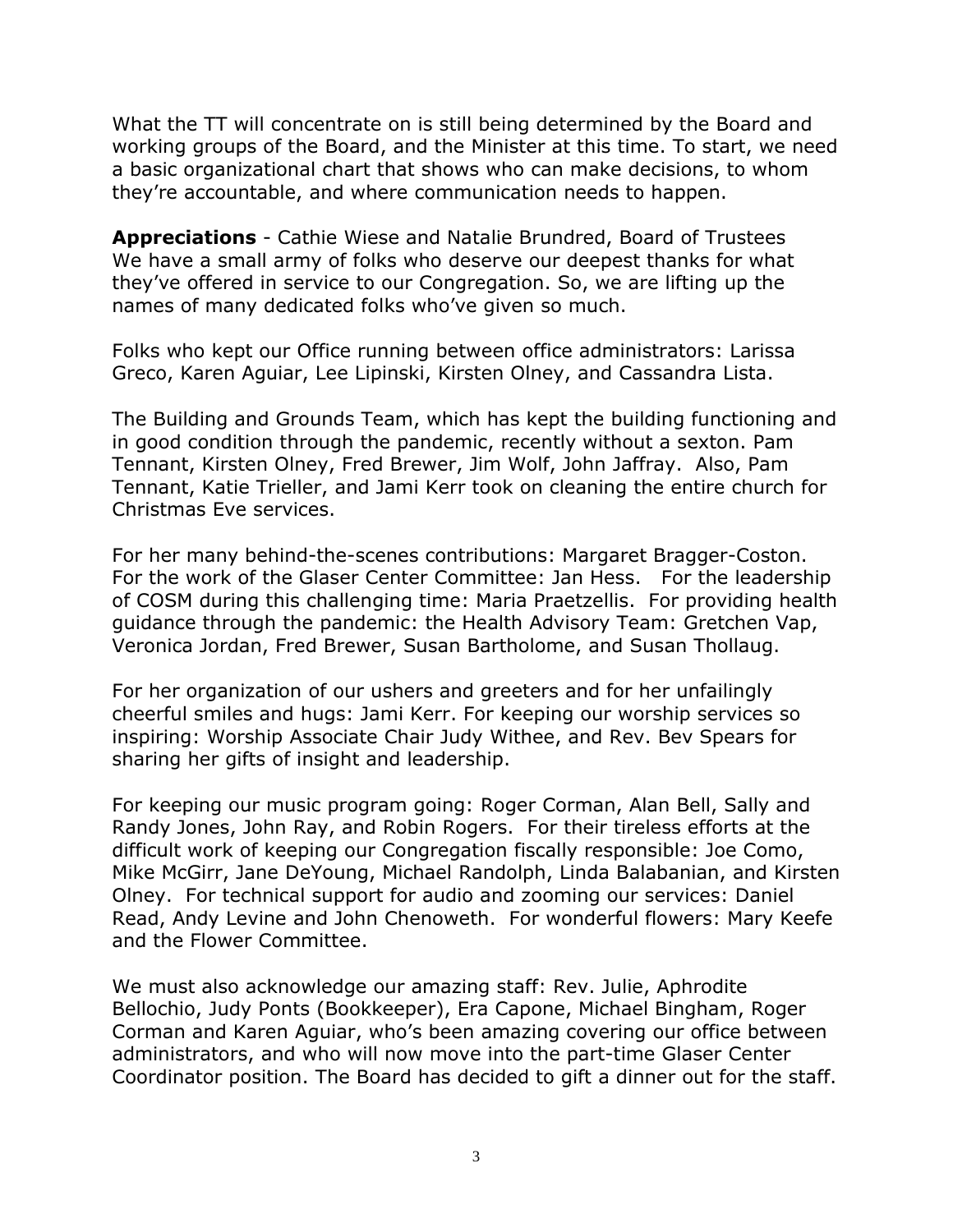**Finance Review** – Linda Balabanian, Interim Treasurer 2020/2021 Budget: Last year's budget ended fairly well. It was nearly balanced, with a very minimal loss.

2021/2022 Budget: In January calls were made to people behind in paying their pledges. Several did not intend to continue as members at this time. Revisions were made for a "New Reality" budget.

Pledges constitute the majority of UUCSR's income. The original 2021/2022 budget estimated \$500k in pledges. The Finance Committee now estimates that \$410k is the likely amount of pledge income for the current year.

The "New Reality" budget includes a small increase in Glaser Center income, but no other adjustments in income streams. In addition, December donations were down from normal levels, and a fundraising goal of \$7500, still in the budget, is probably unrealistic. These will further reduce income.

On the expense side, we've had less outflow simply because of several gaps in employee positions. There weren't major increases in other expenses. There is no "new reality" on the expense side, it's all about the income side. We're over \$100k in our expected losses, simply because our pledges are not what we'd hoped and expected.

Kirsten Olney applied for Federal Employee Retention Credits (a pandemic program) several months ago. We expect to receive over \$100k from that program; however, it will probably come in after the end of this fiscal year.

We have limited cash reserves at this point, about 2-2.5 months of cash to pay bills. We don't have enough to cover the deficits. We're in good shape to recover, but it's going to take some time. We may be able to increase pledges - but it's going to be gradual. With the Glaser Center, it will take some years to get back to our earlier level.

A large expense on the horizon is roof replacement. We have a building systems replacement fund that will probably cover about half of it, and the Operations Committee is exploring other approaches to paying for that major repair.

Employee expenses have increased significantly, and can't easily change. This year, our pledges will fall short of employee expenses by about \$60k. We need a more sustainable way of dealing with that. We need to brainstorm ideas about how to get pledges higher, and how to grow the Congregation and get new members.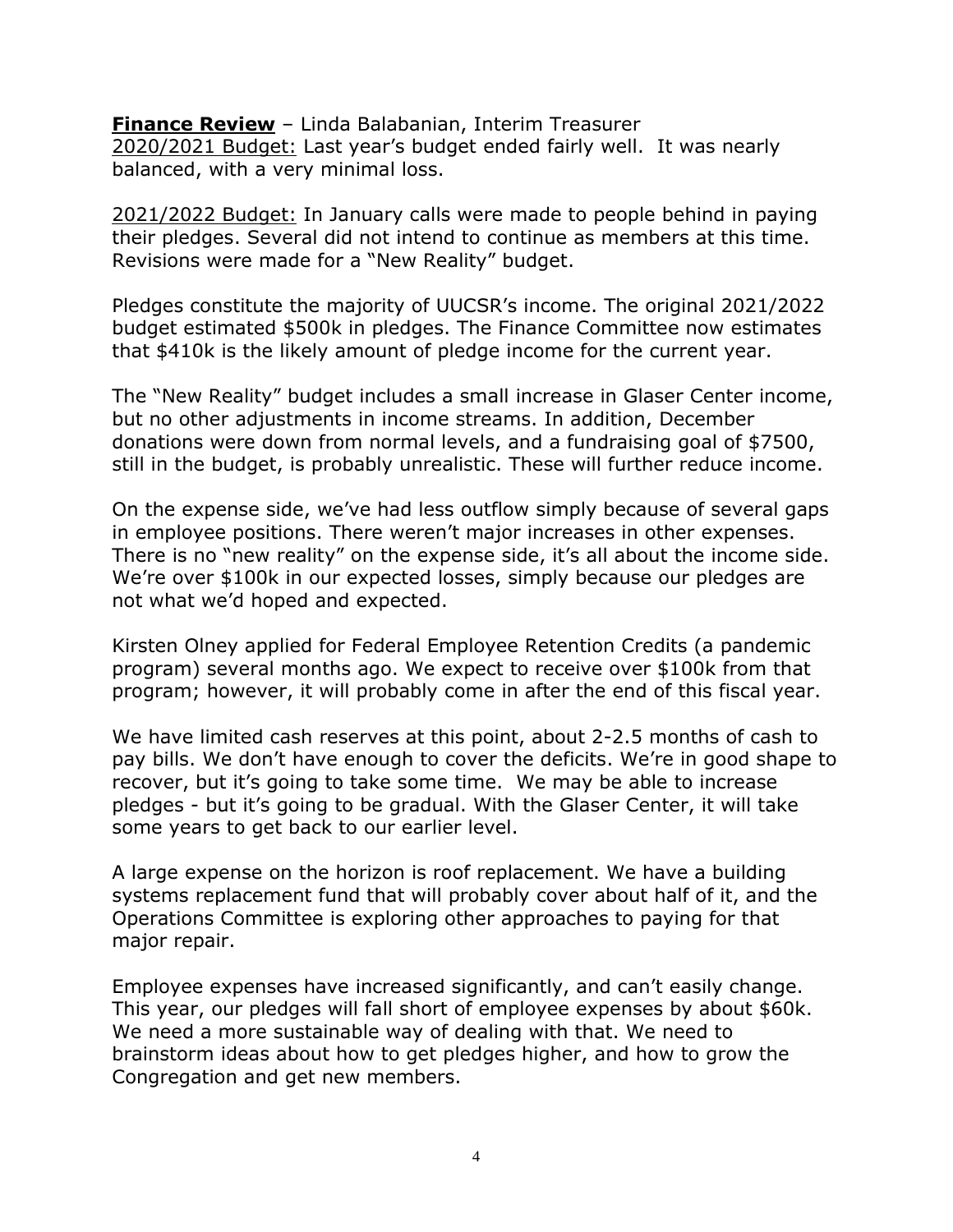| <b>Pledging Households</b> | <b>Pledge Amount per Year</b> | <b>Percentage of Total Pledges</b><br><b>Dollars</b> |
|----------------------------|-------------------------------|------------------------------------------------------|
| 5                          | $$10-15k$                     | 13%                                                  |
| 17                         | $$5 - $10k$                   | 26%                                                  |
| 28                         | $$3 - $5k$                    | 24%                                                  |
| 21                         | $$2 - $3k$                    | 11%                                                  |
| 54                         | $$1 - $2k$$                   | 17%                                                  |
| 81                         | under $$1k$                   | 9%                                                   |

Our pledge distribution by the amount of pledged:

25% of pledgers provide 63% of the pledges. 34% of pledgers provide 75% of the pledges. (A pledger may be one person or a couple.)

Steve Sweeney: There are two ways to deal with this situation: increase revenue or decrease expenses. We have faith in the Board and know they will take a hard look at expenses and do what's necessary to deal with them. Judy and I will substantially increase our pledge, effective immediately.

John Mason: The Congregation is at an important inflection point - we're going through a lot of change and transition and we've had some losses. Think about how we're going to have the resources to fund our dreams and hopes for this Congregation. Think about your pledge to see if you can increase it. It's a matter of everybody getting together to get through this.

Rev. Bev: This is a Congregation *worth* supporting financially. We have great potential *and* we're already there.

Joe Como: Our biggest expense is our personnel. Our personnel is *the best*. And there's no fat on the bone.

Natalie: Raising our pledges is going to be the biggest source of additional revenue, but not the only source. We encourage everyone to get their creative caps on to figure out how to raise funds for UUCSR, and put your "sweat equity" into making it happen. We'll be launching a pledge drive in the future. Please do what you can to really support UUCSR into our future.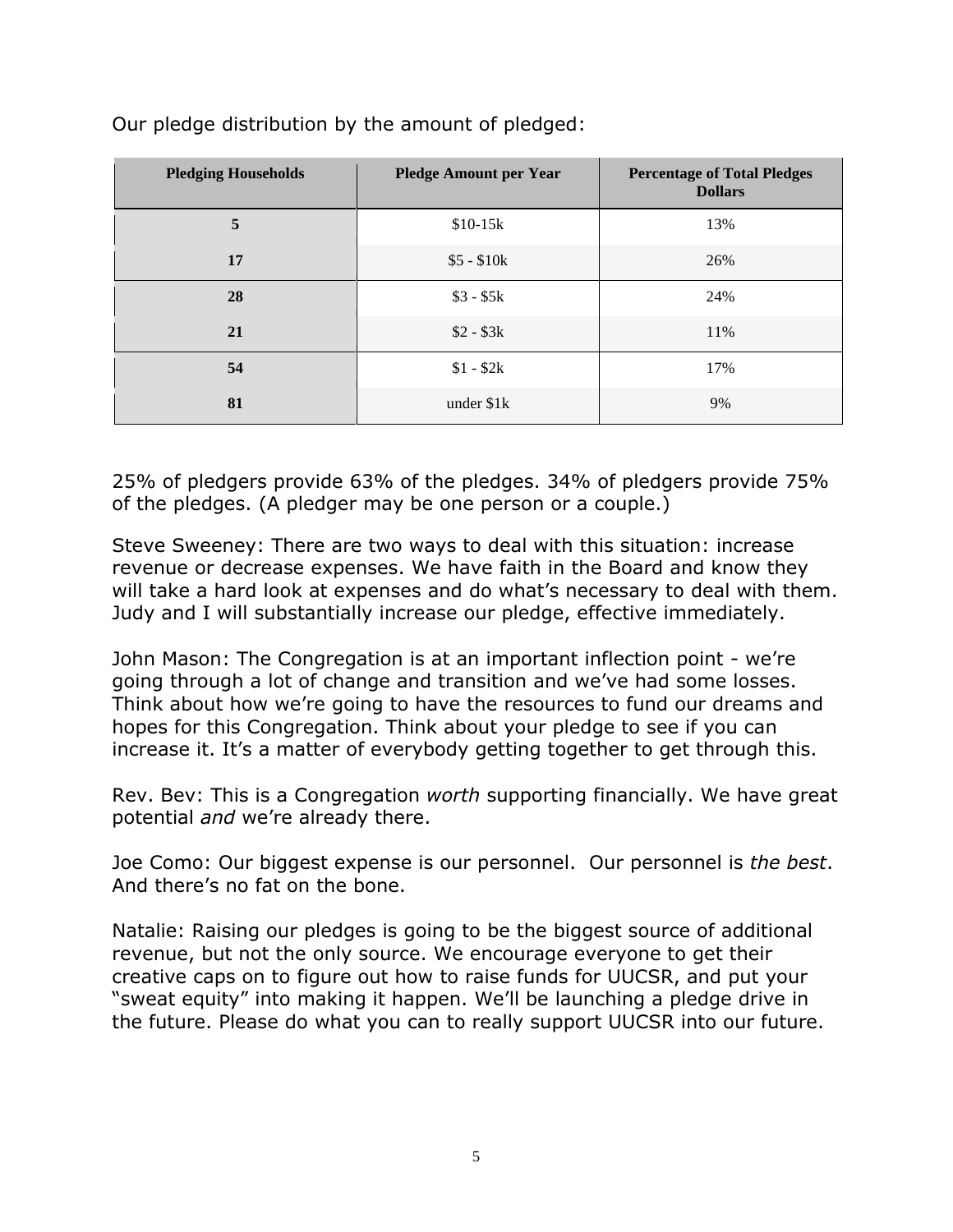**Elections** - Ben Ford, Chair, Nominating Committee The Nominating Committee is one of the most important yet unknown committees here at UUCSR. They look at who has the skills and temperament needed, and they look at what voices need to be heard, especially in identifying people for the Board.

Ben Ford: NomCom is responsible for nominating people for the Board of Trustees, General Assembly, and the Endowment Committee. The NomCom is Gretchen Vap, Michael Larson, Margaret Bregger-Coston, and Ben as chair. Until early January, Lee Lipinski was also on the committee.

#### Board of Trustees

The Board had an incredibly challenging year, dealing with transitions and controversies that none of them could have foreseen. The Bylaws require a Board of 8-12 members. Only 4 members will be continuing. NomCom decided to nominate 5 new members, for a total of 9.

The NomCom looked for people who could hit the ground running, as the majority of members will be new as they start the year. NomCom also looked for people with past institutional leadership experience and with varied and broad connections within the Congregation. We need a forward looking, high functioning Board next year.

Because of a resignation in December, the Board was reduced to 7 members, which is below the Bylaws requirement. Lee Lipinski, one of the 5 nominees for next year, agreed to join the Board immediately and to complete a term of office ending in 2023.

Motion: Lee Lipinski be named a Trustee of the Board and complete a term of office ending June 30, 2023.

**VOTE:** The motion passed unanimously.

Now, 5 Board members will continue past June 30th of this year: John Mason (in 2nd term), and Scott Miller, Tamar Murrell, Leslie Norinsky, and Lee Lipinsky (in their 1st terms).

NomCom proposes a slate of 4 new members to the Board. They have all undertaken serious thought and consideration to make sure they have the time and stamina to give to the Board and the Congregation the service that it needs this year. The nominees are:

Margaret Bregger-Coston, Jan Hess, Maria Praetzellis, David Reitzell

Cassandra Lista nominated Ellen Skagerberg from the floor.